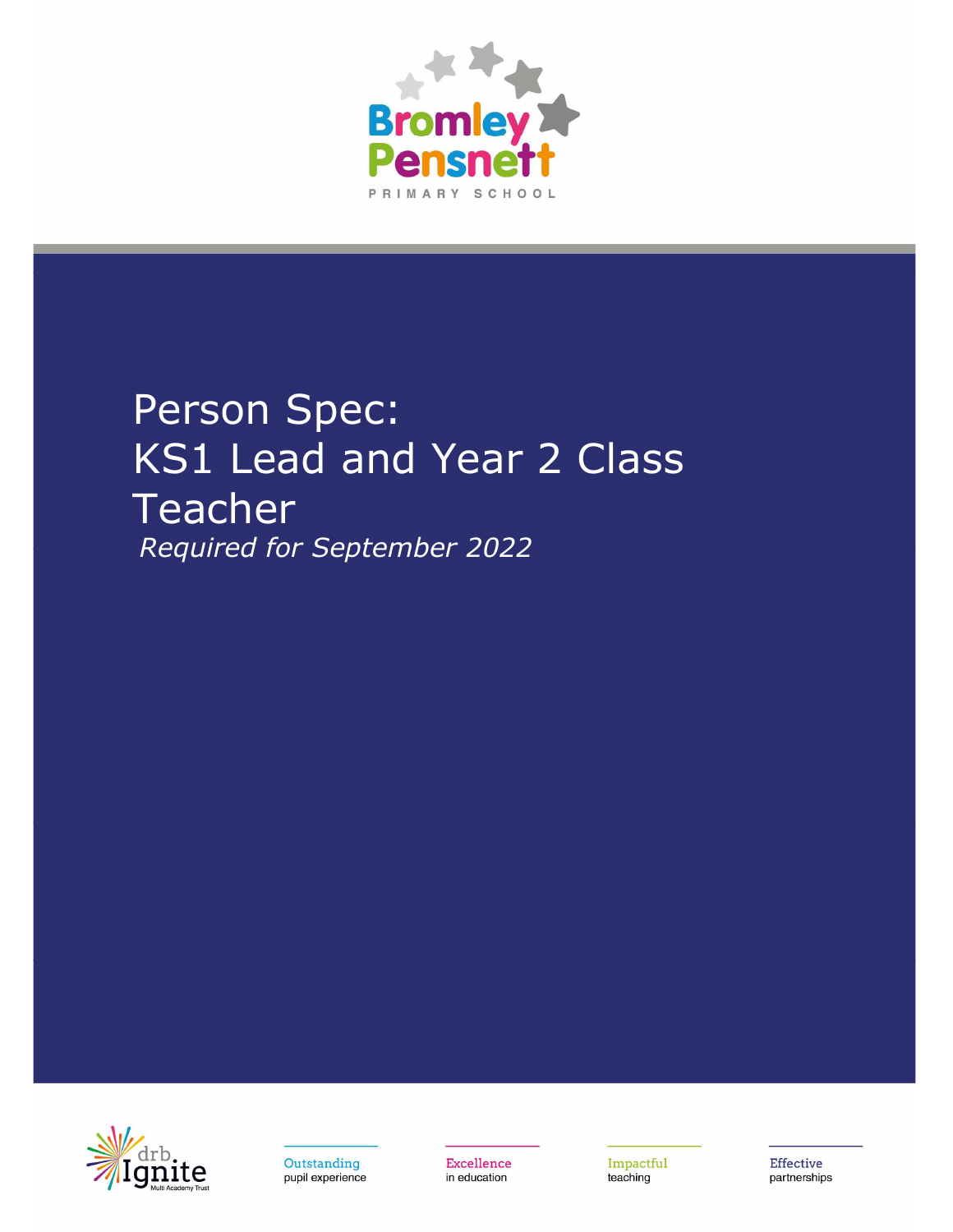## Person Spec: Required for September 2022



Salary: Main Pay Scale

Job Title: KS1 Lead and Year 2 Class Teacher

Bromley Pensnett Primary School, Bromley, Pensnett, Brierley Hill, West Midlands DY5 4PJ Tel: 01384 210290

Head Teacher: Mr Justin Gray

Deputy Head: Mr Ian Parker

### **Essential**

#### Personal classroom practice:

- Significant teaching experience and a track record of outstanding and good evaluation
- A secure understanding of 'quality first teaching' and the capacity to implement this consistently
- Ability to plan lessons effectively for all pupils through the careful sequencing of learning objectives and skilful use of differentiation
- A demonstrable understanding of effective pupil assessment, including assessment for learning practices
- Evidence of strong subject knowledge
- Knowledge and understanding of positive behaviour strategies and experience in dealing with specific behavioural issues Clear understanding of, and commitment to, safeguarding procedures

#### Raising standards and outcomes:

- Willingness to support the Head Teacher's vision of ongoing school improvement in order to deliver the highest standards and educational outcomes for all pupils
- A clear vision for what constitutes highly effective teaching practice
- Robust curriculum knowledge
- Understanding of the Education Inspection Framework for how Ofsted will inspect schools
- Understanding of the use of data to raise standards